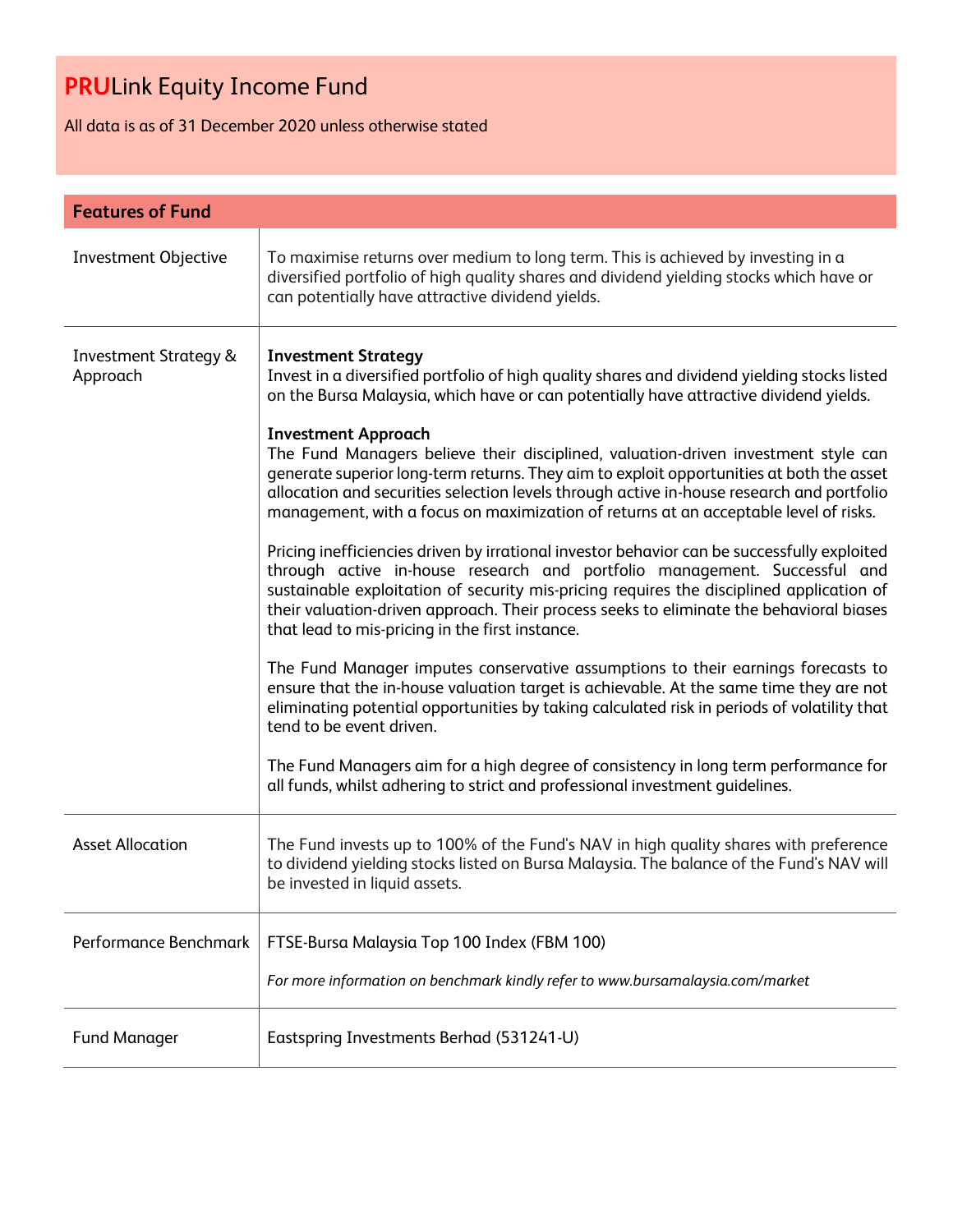All data is as of 31 December 2020 unless otherwise stated

| <b>Fees &amp; Charges</b>     |            |  |
|-------------------------------|------------|--|
| <b>Fund Management Charge</b> | 1.50% p.a. |  |
| Other Charge, if any          | Nil        |  |

## **Fund Performance**



**Notice: The graphs are included for illustrative purposes only. Past performance of the fund is not an indication of its future performance**

| Year | <b>Actual Performance</b><br><b>PRULink Equity Income Fund</b> | <b>Benchmark FTSE Bursa Malaysia Top 100</b><br>Index (FBM 100) |
|------|----------------------------------------------------------------|-----------------------------------------------------------------|
| 2015 | $1.11\%$ *                                                     | $1.91\%$ *                                                      |
| 2016 | 2.86%                                                          | $-2.45%$                                                        |
| 2017 | 14.24%                                                         | 12.74%                                                          |
| 2018 | $-4.68\%$                                                      | $-9.28%$                                                        |
| 2019 | 2.44%                                                          | $-2.88%$                                                        |
| 2020 | 3.34%                                                          | 3.48%                                                           |

\*Fund Performance is from fund launch date until year end of the same year (non-annualised return).

### *Sources: Lipper IM and Bloomberg, 31 December 2020*

Notice: Past performance is not an indication of its future performance. This is strictly the performance of the investment/underlying funds, and not the returns earned on the actual premiums paid of the investment-linked insurance product.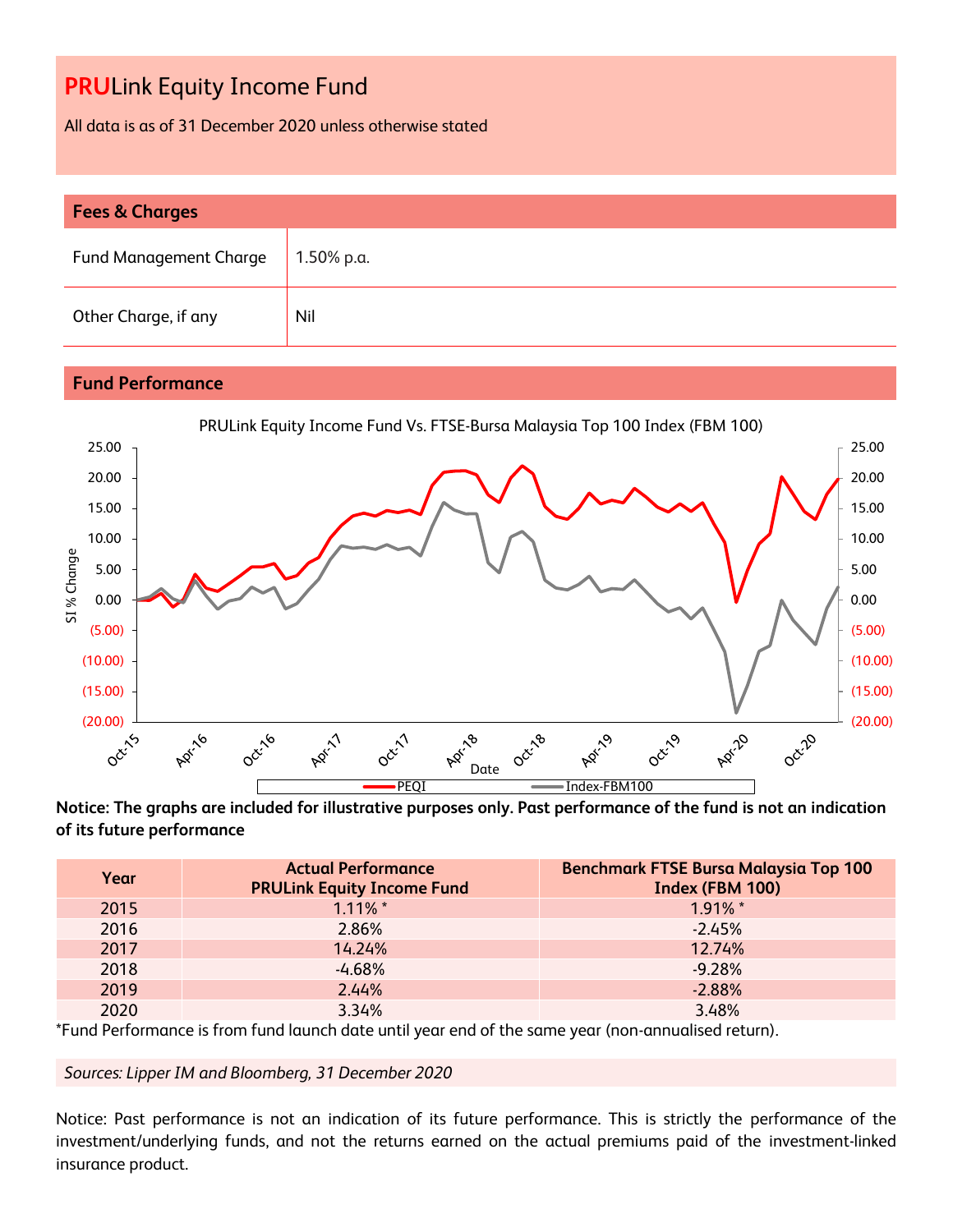All data is as of 31 December 2020 unless otherwise stated

Basis of calculation of past performance:

$$
= \left(\frac{Net\ Asset\ Value\ for\ Year\ n}{Net\ Asset\ Value\ for\ Year\ n-1} - 1\right)\%
$$

## **Investment Risks**

**Please refer to the Appendix 1 for the detailed Investment Risks listing below by order of importance:**

- (A) Market Risk
- (B) Liquidity Risk
- (C) Interest Rate Risk
- (D) Stock Risk
- (E) Country Risk
- (F) Risk of Non-Compliance
- (G) Concentration Risk
- (H) Management Company Risk
- (I) Inflation Risk
- (J) Investment Managers' Risk

### **Risk Management**

#### **Forecasting Risk**

Potential risks are taken into consideration in the process of sector allocation and stock selection based on analysis on various key factors such as economic conditions, liquidity, qualitative and quantitative aspects of the securities.

#### **System Control**

Risk parameters are set internally for each fund, depending on client's risk profile. These risk parameters include limits of issuer bet, group issuer, sector rating and issue size of the securities held in the portfolio.

A front-end office system is in place to monitor portfolio risks, serving as an auto filter for any limitations or breaches.